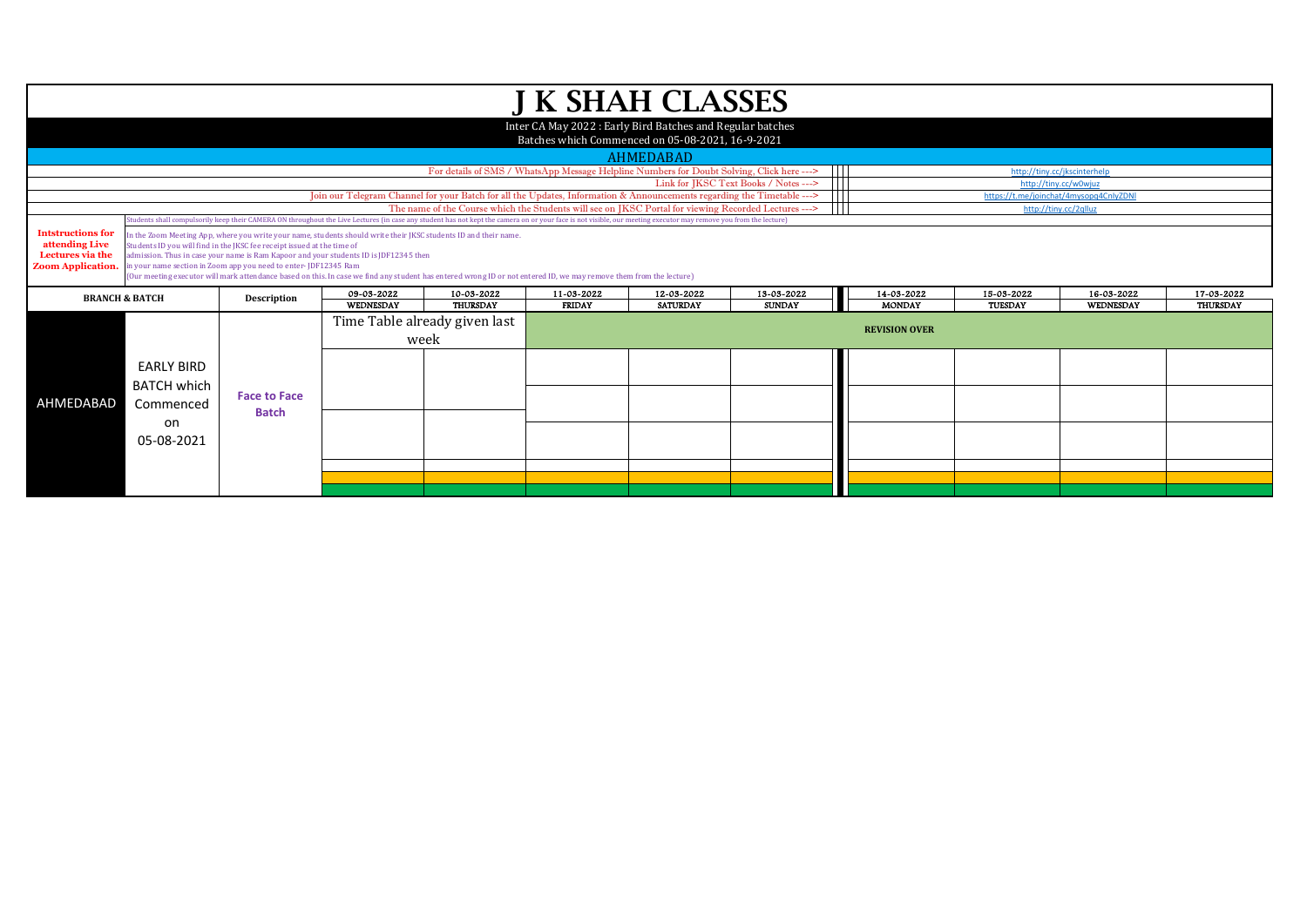|                                                                                            |                                                                                                                                                                                                                                                                                                                                                                                                                                                                                                                                                                                                                                                                                                                                                   |                                       |                  |                                                                                                                        |               | <b>J K SHAH CLASSES</b>                                                                                       |                                                |                      |            |                                                                 |                 |
|--------------------------------------------------------------------------------------------|---------------------------------------------------------------------------------------------------------------------------------------------------------------------------------------------------------------------------------------------------------------------------------------------------------------------------------------------------------------------------------------------------------------------------------------------------------------------------------------------------------------------------------------------------------------------------------------------------------------------------------------------------------------------------------------------------------------------------------------------------|---------------------------------------|------------------|------------------------------------------------------------------------------------------------------------------------|---------------|---------------------------------------------------------------------------------------------------------------|------------------------------------------------|----------------------|------------|-----------------------------------------------------------------|-----------------|
|                                                                                            |                                                                                                                                                                                                                                                                                                                                                                                                                                                                                                                                                                                                                                                                                                                                                   |                                       |                  |                                                                                                                        |               | Inter CA May 2022: Early Bird Batches and Regular batches<br>Batches which Commenced on 05-08-2021, 16-9-2021 |                                                |                      |            |                                                                 |                 |
|                                                                                            |                                                                                                                                                                                                                                                                                                                                                                                                                                                                                                                                                                                                                                                                                                                                                   |                                       |                  |                                                                                                                        |               |                                                                                                               |                                                |                      |            |                                                                 |                 |
|                                                                                            |                                                                                                                                                                                                                                                                                                                                                                                                                                                                                                                                                                                                                                                                                                                                                   |                                       |                  |                                                                                                                        |               | <b>AHMEDABAD</b>                                                                                              |                                                |                      |            |                                                                 |                 |
|                                                                                            |                                                                                                                                                                                                                                                                                                                                                                                                                                                                                                                                                                                                                                                                                                                                                   |                                       |                  |                                                                                                                        |               | For details of SMS / WhatsApp Message Helpline Numbers for Doubt Solving, Click here --->                     | - 111<br>Link for IKSC Text Books / Notes ---> |                      |            | http://tinv.cc/ikscinterhelp                                    |                 |
|                                                                                            |                                                                                                                                                                                                                                                                                                                                                                                                                                                                                                                                                                                                                                                                                                                                                   |                                       |                  | Join our Telegram Channel for your Batch for all the Updates, Information & Announcements regarding the Timetable ---> |               |                                                                                                               |                                                |                      |            | http://tiny.cc/w0wjuz<br>https://t.me/joinchat/4mysopq4CnlyZDNI |                 |
|                                                                                            |                                                                                                                                                                                                                                                                                                                                                                                                                                                                                                                                                                                                                                                                                                                                                   |                                       |                  | The name of the Course which the Students will see on JKSC Portal for viewing Recorded Lectures --->                   |               |                                                                                                               | $\mathsf{H}$                                   |                      |            | http://tiny.cc/2qlluz                                           |                 |
|                                                                                            |                                                                                                                                                                                                                                                                                                                                                                                                                                                                                                                                                                                                                                                                                                                                                   |                                       |                  |                                                                                                                        |               |                                                                                                               |                                                |                      |            |                                                                 |                 |
| <b>Intstructions for</b><br>attending Live<br>Lectures via the<br><b>Zoom Application.</b> | Students shall compulsorily keep their CAMERA ON throughout the Live Lectures (in case any student has not kept the camera on or your face is not visible, our meeting executor may remove you from the lecture)<br>In the Zoom Meeting App, where you write your name, students should write their JKSC students ID and their name.<br>Students ID you will find in the JKSC fee receipt issued at the time of<br>admission. Thus in case your name is Ram Kapoor and your students ID is JDF12345 then<br>in your name section in Zoom app you need to enter-JDF12345 Ram<br>(Our meeting executor will mark attendance based on this. In case we find any student has entered wrong ID or not entered ID, we may remove them from the lecture) |                                       |                  |                                                                                                                        |               |                                                                                                               |                                                |                      |            |                                                                 |                 |
|                                                                                            | <b>BRANCH &amp; BATCH</b>                                                                                                                                                                                                                                                                                                                                                                                                                                                                                                                                                                                                                                                                                                                         | Description                           | 09-03-2022       | 10-03-2022                                                                                                             | 11-03-2022    | 12-03-2022                                                                                                    | 13-03-2022                                     | 14-03-2022           | 15-03-2022 | 16-03-2022                                                      | 17-03-2022      |
|                                                                                            |                                                                                                                                                                                                                                                                                                                                                                                                                                                                                                                                                                                                                                                                                                                                                   |                                       | <b>WEDNESDAY</b> | <b>THURSDAY</b>                                                                                                        | <b>FRIDAY</b> | <b>SATURDAY</b>                                                                                               | <b>SUNDAY</b>                                  | <b>MONDAY</b>        | TUESDAY    | WEDNESDAY                                                       | <b>THURSDAY</b> |
|                                                                                            |                                                                                                                                                                                                                                                                                                                                                                                                                                                                                                                                                                                                                                                                                                                                                   |                                       |                  | Time Table already given last<br>week                                                                                  |               |                                                                                                               |                                                | <b>REVISION OVER</b> |            |                                                                 |                 |
|                                                                                            | <b>EARLY BIRD</b><br><b>BATCH which</b>                                                                                                                                                                                                                                                                                                                                                                                                                                                                                                                                                                                                                                                                                                           | <b>Online Batch</b><br>- All Students |                  |                                                                                                                        |               |                                                                                                               |                                                |                      |            |                                                                 |                 |
| AHMEDABAD                                                                                  | Commenced<br>on                                                                                                                                                                                                                                                                                                                                                                                                                                                                                                                                                                                                                                                                                                                                   |                                       |                  |                                                                                                                        |               |                                                                                                               |                                                |                      |            |                                                                 |                 |
|                                                                                            | 05-08-2021                                                                                                                                                                                                                                                                                                                                                                                                                                                                                                                                                                                                                                                                                                                                        |                                       |                  |                                                                                                                        |               |                                                                                                               |                                                |                      |            |                                                                 |                 |
|                                                                                            |                                                                                                                                                                                                                                                                                                                                                                                                                                                                                                                                                                                                                                                                                                                                                   |                                       |                  |                                                                                                                        |               |                                                                                                               |                                                |                      |            |                                                                 |                 |
|                                                                                            |                                                                                                                                                                                                                                                                                                                                                                                                                                                                                                                                                                                                                                                                                                                                                   | <b>MEETING ID</b>                     |                  |                                                                                                                        |               |                                                                                                               |                                                |                      |            |                                                                 |                 |
|                                                                                            |                                                                                                                                                                                                                                                                                                                                                                                                                                                                                                                                                                                                                                                                                                                                                   | <b>PASSWORD</b>                       |                  |                                                                                                                        |               |                                                                                                               |                                                |                      |            |                                                                 |                 |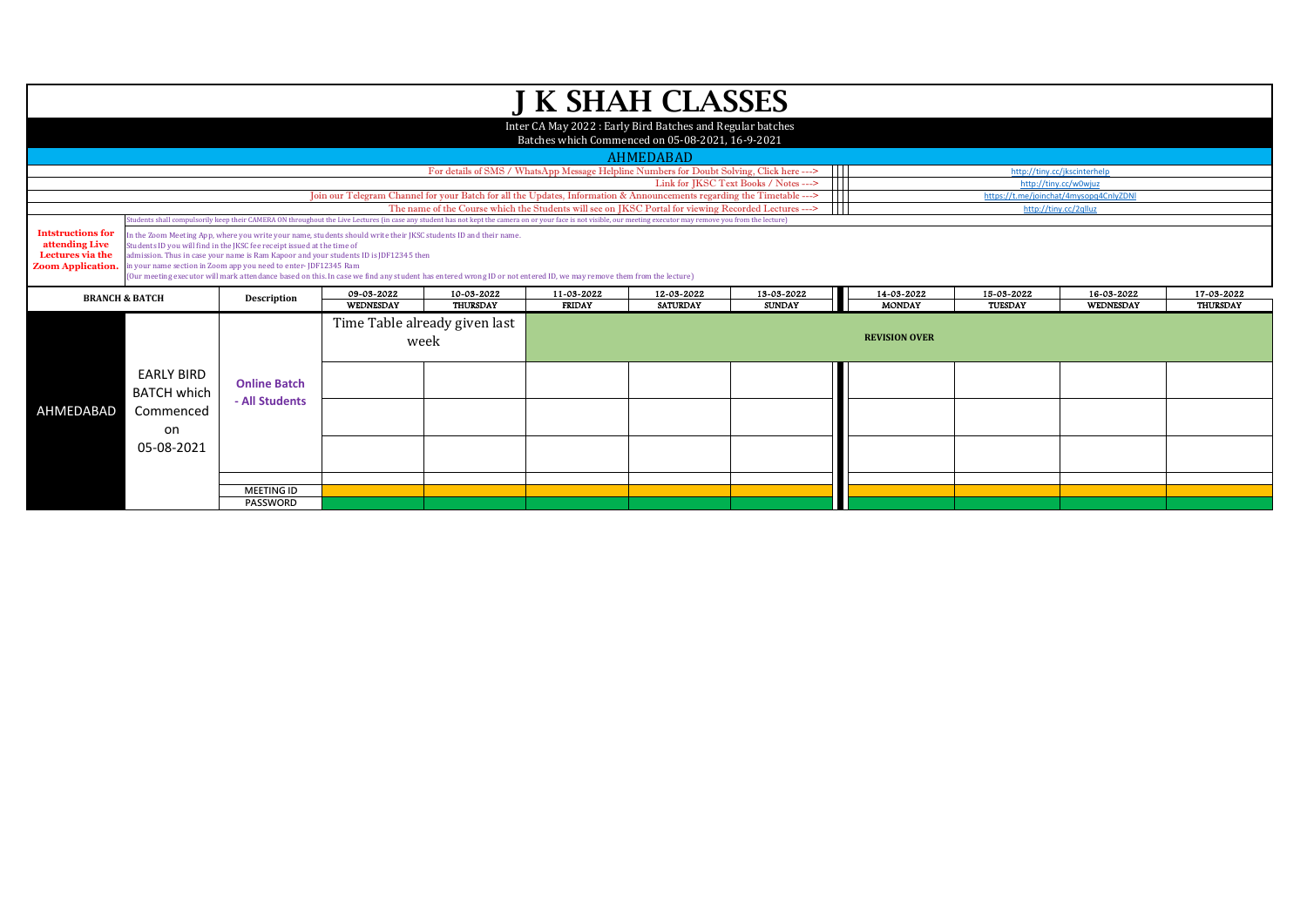|                                                                                            |                           |                                                                                                                                            |                                                                                                                                                                                                                                                                                                                                                                                 |                               |                    | <b>J K SHAH CLASSES</b>                                                                                                                                                                                          |                                       |                       |                              |                                        |                     |  |
|--------------------------------------------------------------------------------------------|---------------------------|--------------------------------------------------------------------------------------------------------------------------------------------|---------------------------------------------------------------------------------------------------------------------------------------------------------------------------------------------------------------------------------------------------------------------------------------------------------------------------------------------------------------------------------|-------------------------------|--------------------|------------------------------------------------------------------------------------------------------------------------------------------------------------------------------------------------------------------|---------------------------------------|-----------------------|------------------------------|----------------------------------------|---------------------|--|
|                                                                                            |                           |                                                                                                                                            |                                                                                                                                                                                                                                                                                                                                                                                 |                               |                    | Inter CA May 2022: Early Bird Batches and Regular batches<br>Batches which Commenced on 05-08-2021, 16-9-2021                                                                                                    |                                       |                       |                              |                                        |                     |  |
|                                                                                            |                           |                                                                                                                                            |                                                                                                                                                                                                                                                                                                                                                                                 |                               |                    | AHMEDABAD                                                                                                                                                                                                        |                                       |                       |                              |                                        |                     |  |
|                                                                                            |                           |                                                                                                                                            |                                                                                                                                                                                                                                                                                                                                                                                 |                               |                    | For details of SMS / WhatsApp Message Helpline Numbers for Doubt Solving, Click here --->                                                                                                                        | $\mathbf{1}$                          |                       | http://tiny.cc/jkscinterhelp |                                        |                     |  |
|                                                                                            |                           |                                                                                                                                            |                                                                                                                                                                                                                                                                                                                                                                                 |                               |                    |                                                                                                                                                                                                                  | Link for IKSC Text Books / Notes ---> |                       |                              | http://tiny.cc/w0wjuz                  |                     |  |
|                                                                                            |                           |                                                                                                                                            |                                                                                                                                                                                                                                                                                                                                                                                 |                               |                    | [oin our Telegram Channel for your Batch for all the Updates, Information & Announcements regarding the Timetable --->                                                                                           |                                       |                       |                              | https://t.me/joinchat/4mysopq4CnIyZDNI |                     |  |
|                                                                                            |                           |                                                                                                                                            |                                                                                                                                                                                                                                                                                                                                                                                 |                               |                    | The name of the Course which the Students will see on JKSC Portal for viewing Recorded Lectures --->                                                                                                             | Ш                                     |                       |                              | http://tiny.cc/2qlluz                  |                     |  |
|                                                                                            |                           |                                                                                                                                            |                                                                                                                                                                                                                                                                                                                                                                                 |                               |                    | Students shall compulsorily keep their CAMERA ON throughout the Live Lectures (in case any student has not kept the camera on or your face is not visible, our meeting executor may remove you from the lecture) |                                       |                       |                              |                                        |                     |  |
| <b>Intstructions for</b><br>attending Live<br>Lectures via the<br><b>Zoom Application.</b> |                           | Students ID you will find in the JKSC fee receipt issued at the time of<br>in your name section in Zoom app you need to enter-JDF12345 Ram | In the Zoom Meeting App, where you write your name, students should write their JKSC students ID and their name.<br>admission. Thus in case your name is Ram Kapoor and your students ID is JDF12345 then<br>(Our meeting executor will mark attendance based on this. In case we find any student has entered wrong ID or not entered ID, we may remove them from the lecture) |                               |                    |                                                                                                                                                                                                                  |                                       |                       |                              |                                        |                     |  |
|                                                                                            | <b>BRANCH &amp; BATCH</b> | Description                                                                                                                                | 09-03-2022                                                                                                                                                                                                                                                                                                                                                                      | 10-03-2022                    | 11-03-2022         | 12-03-2022                                                                                                                                                                                                       | 13-03-2022                            | 14-03-2022            | 15-03-2022                   | 16-03-2022                             | 17-03-2022          |  |
|                                                                                            |                           |                                                                                                                                            | <b>WEDNESDAY</b>                                                                                                                                                                                                                                                                                                                                                                | <b>THURSDAY</b>               | <b>FRIDAY</b>      | <b>SATURDAY</b>                                                                                                                                                                                                  | <b>SUNDAY</b>                         | <b>MONDAY</b>         | <b>TUESDAY</b>               | <b>WEDNESDAY</b>                       | <b>THURSDAY</b>     |  |
|                                                                                            |                           |                                                                                                                                            |                                                                                                                                                                                                                                                                                                                                                                                 |                               |                    |                                                                                                                                                                                                                  |                                       |                       |                              |                                        |                     |  |
|                                                                                            |                           |                                                                                                                                            |                                                                                                                                                                                                                                                                                                                                                                                 | Time Table already given last | Prof. Rohit J Shro | Prof. Yogesh Patil (FM)                                                                                                                                                                                          |                                       | of. Yogesh Patil (FM: | - Prof. Shvam Sc             | - Prof. Shvam Sc                       | Prof. Shvam Soni    |  |
|                                                                                            |                           |                                                                                                                                            |                                                                                                                                                                                                                                                                                                                                                                                 |                               | 1:00 PM To 5:30 PM | 1:00 PM To 6:30 PM                                                                                                                                                                                               | 1:00 PM To 6:30 PM                    | 1:00 PM To 6:30 PM    | 12:00 PM To 3:30 PM          | 12:00 PM To 3:30 PM                    | 12:00 PM To 3:30 PM |  |
|                                                                                            |                           |                                                                                                                                            | week                                                                                                                                                                                                                                                                                                                                                                            |                               | <b>AUDIT</b>       | COSTING                                                                                                                                                                                                          | COSTING                               | COSTING               | ECO                          | ECO                                    | <b>ECO</b>          |  |

This is zoom live lecture only.<br>54.1

**MEETING ID : 820 2565 1905** This is zoom live lecture only.<br>54.1

> **MEETING ID : 820 2565 1905**

This is zoom live lecture only.<br>54.1

> **MEETING ID : 820 2565 1905**

This is Revision lecture. This is Revision lecture. This is Revision lecture. This is Revision lecture. This is Revision lecture. This is Revision lecture. This is Revision lecture.

This is zoom live lecture only.<br>54.1

54.1 **54.1** 54.1 **54.1** 54.1 **54.1** 54.1 **54.1** 54.1 54.1

**PASSWORD : 3Z27K0 PASSWORD : 3Z27K0 PASSWORD : 3Z27K0 PASSWORD : 3Z27K0 PASSWORD : 3Z27K0 PASSWORD : 3Z27K0 PASSWORD : 3Z27K0**

**MEETING ID : 820 2565 1905** This is zoom live lecture only.<br>54.1

> **MEETING ID : 820 2565 1905**

This is zoom live lecture only.<br>54.1

> **MEETING ID : 820 2565 1905**

This is zoom live lecture only.<br>54.1

> **MEETING ID : 820 2565 1905**

REGULAR BATCH which Commenced 05-08-2021 on

16-09-2021

AHMEDABAD

**FACE TO FACE**